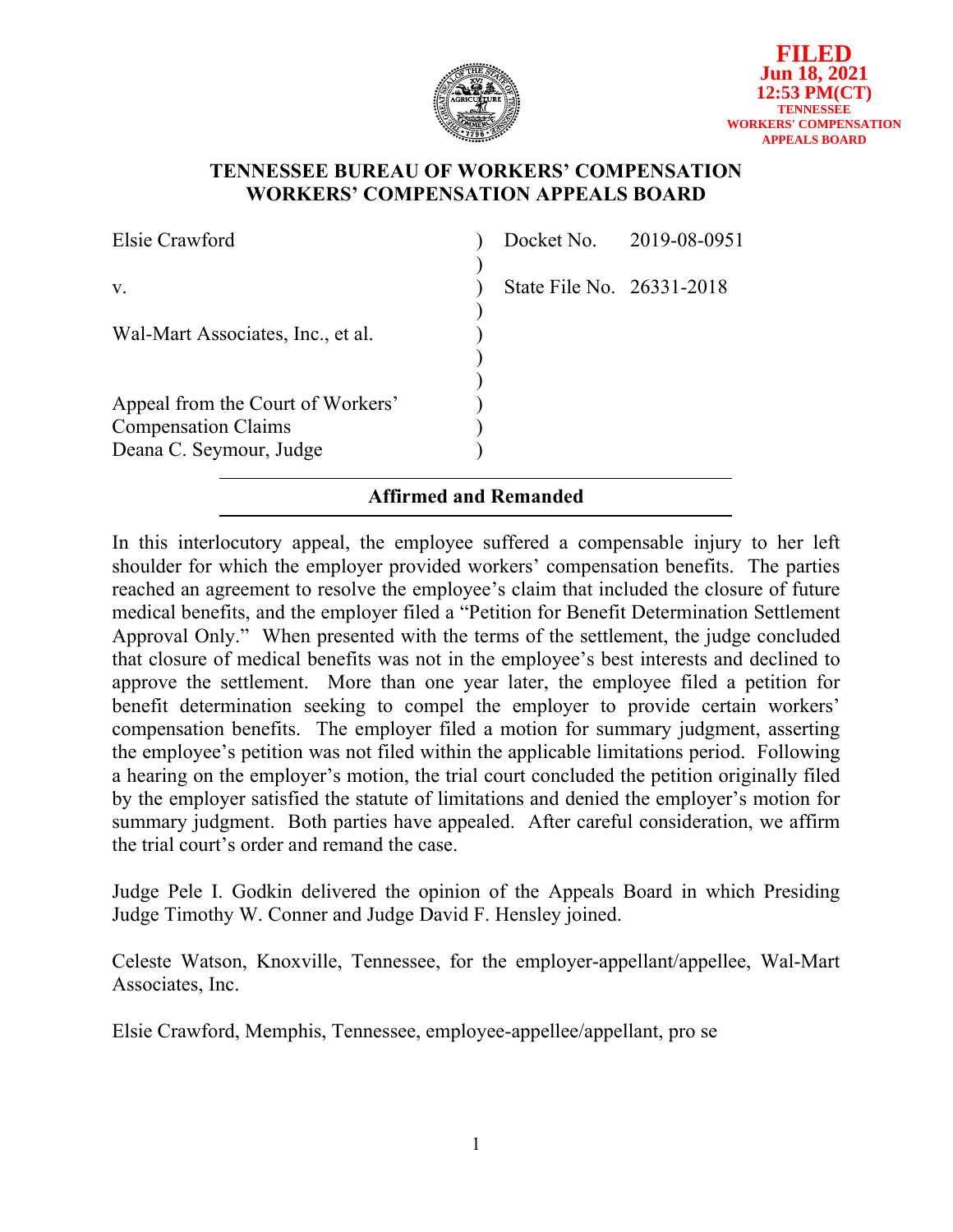#### **Factual and Procedural Background**

Elsie Crawford ("Employee") sustained a compensable injury to her left shoulder on April 9, 2018, while working for Wal-Mart Associates, Inc. ("Employer"). Employer provided workers' compensation benefits, and Employee was placed at maximum medical improvement and issued a medical impairment rating by her authorized treating physician in March 2019. Employer made its final payment of benefits on April 19,  $2019.<sup>1</sup>$  $2019.<sup>1</sup>$  $2019.<sup>1</sup>$ 

After the parties agreed to resolve Employee's claim, including a closure of future medical benefits, Employer signed and filed a petition for benefit determination for settlement approval only. The petition was stamped "FILED" on September 6, 2019 by the Tennessee Court of Workers' Compensation Claims. The parties participated in a settlement hearing on September 12, at which time the trial court declined to approve the settlement, concluding the closure of future medical benefits was not in Employee's best interests. Following the hearing, Employer advised Employee it was unwilling to make any further settlement offers. On October 21, 2020, more than one year after the last voluntary payment of benefits, Employee filed a petition for benefit determination seeking to compel Employer to provide additional workers' compensation benefits.

In response to Employee's October 21, 2020 petition, Employer filed a motion for summary judgment, asserting Employee's claim should be dismissed because she "failed to file her petition within the one-year statute of limitations in Tennessee Code Annotated section 50-6-203(b)(2)." In addition, Employer contended the September 6, 2019 petition failed to toll the one-year limitation period because "it was not filed with the Court Clerk, was not served on all parties, and did not contain necessary information to comprise a complaint under Tennessee law." Employee asserted that Employer's September 6 petition was filed within one year of Employer's last payment of workers' compensation benefits and that it served to toll the statute of limitations.

Following a hearing on Employer's motion for summary judgment, the trial court concluded the September 6, 2019 petition for benefit determination was timely filed and satisfied the applicable statute of limitations. Applying the rules of statutory construction, the trial court concluded the ordinary meaning of the applicable statutory language "suggests that either [petition for benefit determination] form" would fulfill the statutory requirements. The court also noted that "[b]oth forms are petitions for benefit determination that were prescribed by the administrator, and nothing in the statute differentiates between the two."

<span id="page-1-0"></span><sup>&</sup>lt;sup>1</sup> Because of the procedural posture of this case, the record contains little information concerning the nature or extent of Employee's injuries or her medical care. However, these facts are not relevant to the legal issue on appeal, and we need not address them further.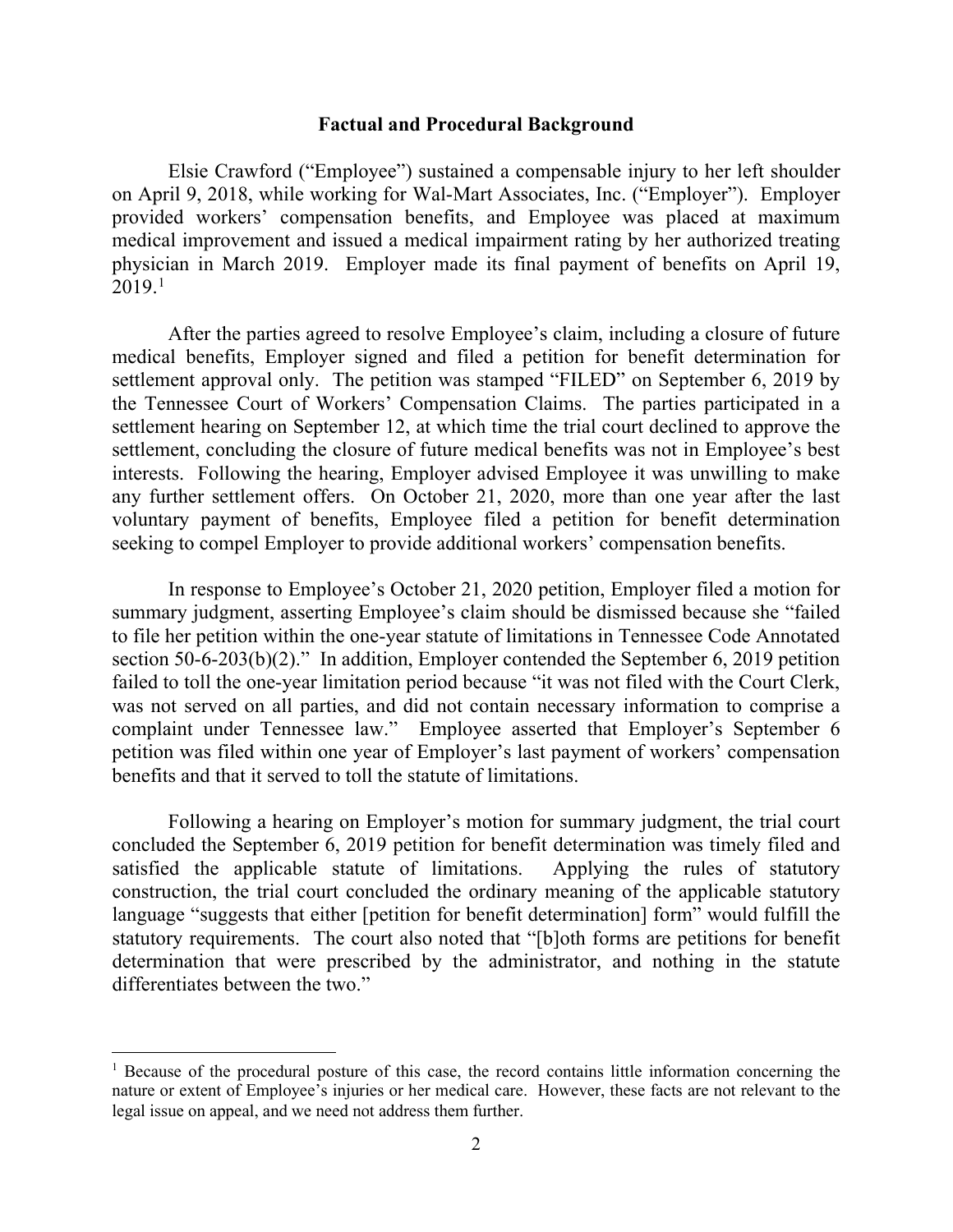In addressing Employer's argument regarding the sufficiency of the September 6 petition and its assertions that the petition "was not filed with the Court Clerk, was not served on all parties, and did not contain the necessary information to comprise a complaint under Tennessee law," the trial court emphasized the statute "does not require these" and stated the court had

no authority to impose the additional requirements suggested by [Employer]. Instead, the statute requires that the petition for benefit determination be filed with the Bureau, not the Court Clerk. In this case, the petition was on a form prescribed by the administrator, was stamped "FILED" by the Bureau on September 6 and was accompanied by a settlement agreement with specific claim details that was signed by both parties.

The court also clarified that while a petition for benefit determination is "a vehicle by which a claim is commenced in the Court of Workers' Compensation Claims," there is no requirement that a petition for benefit determination meet the formal requirements for a complaint as set out in the Tennessee Rules of Civil Procedure. The court also noted that, although Bureau rules govern the filing and service of documents, these rules "cannot supplant the clear language of the statute – that a petition for benefit determination must be filed with the *Bureau* on a *form prescribed by the administrator*." As a result, the trial court denied Employer's motion for summary judgment, concluding Employer "did not successfully demonstrate that [Employee's] claim is barred by the statute of limitations . . . [and] did not negate an essential element of her claim." Employer and Employee appealed.[2](#page-2-0)

### **Standard of Review**

The grant or denial of a motion for summary judgment is a matter of law that we review de novo with no presumption that the trial court's conclusions are correct. *See Rye v. Women's Care Ctr. of Memphis, MPLLC*, 477 S.W.3d 235, 250 (Tenn. 2015). As such, we must "make a fresh determination of whether the requirements of Rule 56 of the Tennessee Rules of Civil Procedure have been satisfied." *Id.* We are mindful of our obligation to construe the workers' compensation statutes "fairly, impartially, and in accordance with basic principles of statutory construction" and in a way that does not favor either the employee or the employer. Tenn. Code Ann. § 50-6-116 (2020).

<span id="page-2-0"></span> $2$  Employee's notice of appeal appears to take issue with Employer's refusal to extend an additional offer of settlement after the September 12 settlement was rejected by the trial court. However, Employee has failed to explain how the trial court erred or provided any authority to suggest Employer was required to extend another settlement offer. She also has not filed a brief or any other statement in support of her appeal. Accordingly, we are unable to discern any reviewable factual or legal issues raised by Employee.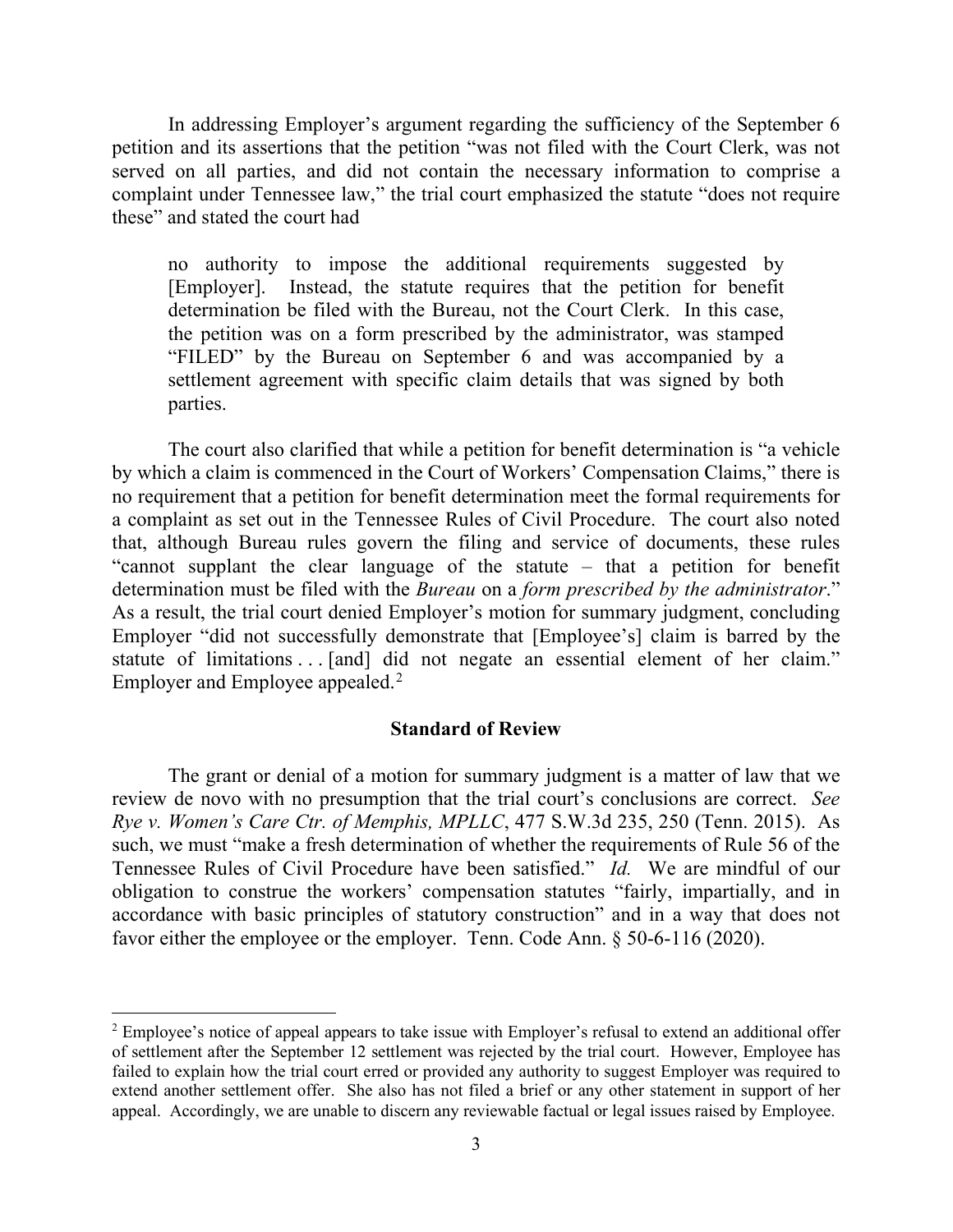### **Analysis**

Employer asserts the trial court erred in denying its motion for summary judgment because the court "improperly found that a partially completed administrative form from a failed settlement proceeding constitutes a Complaint sufficient to toll the Statute of Limitations, denying the Employer its affirmative defense." The Tennessee Supreme Court has explained the requirements for a movant to prevail on a motion for summary judgment:

[W]hen the moving party does not bear the burden of proof at trial, the moving party may satisfy its burden of production either (1) by affirmatively negating an essential element of the nonmoving party's claim or (2) by demonstrating that the nonmoving party's evidence *at the summary judgment stage* is insufficient to establish the nonmoving party's claim or defense. We reiterate that a moving party seeking summary judgment by attacking the nonmoving party's evidence must do more than make a conclusory assertion that summary judgment is appropriate on this basis. Rather, Tennessee Rule 56.03 requires the moving party to support its motion with "a separate concise statement of material facts as to which the moving party contends there is no genuine issue for trial." Tenn. R. Civ. P. 56.03. "Each fact is to be set forth in a separate, numbered paragraph and supported by a specific citation to the record."

*Rye v. Women's Care Ctr. of Memphis, MPLLC*, 477 S.W.3d 264-65 (Tenn. 2015). Thus, for Employer to prevail on its motion for summary judgment, Employer must show that it negated an essential element of Employee's claim or that her evidence is insufficient to establish her claim. We conclude Employer failed to do either.

### *Statute of Limitations*

Tennessee Code Annotated section 50-6-203(b)(2) (2020) governs the time within which a petition must be filed to commence a cause of action in circumstances where an employer has voluntarily provided benefits:

In instances when the employer has voluntarily paid workers' compensation benefits, within one (1) year following the accident resulting in injury, the right to compensation is forever barred, unless a petition for benefit determination *is filed with the bureau* on a form prescribed by the administrator within one (1) year from the latter of the date of the last authorized treatment or the time the employer ceased to make payments of compensation to or on behalf of the employee.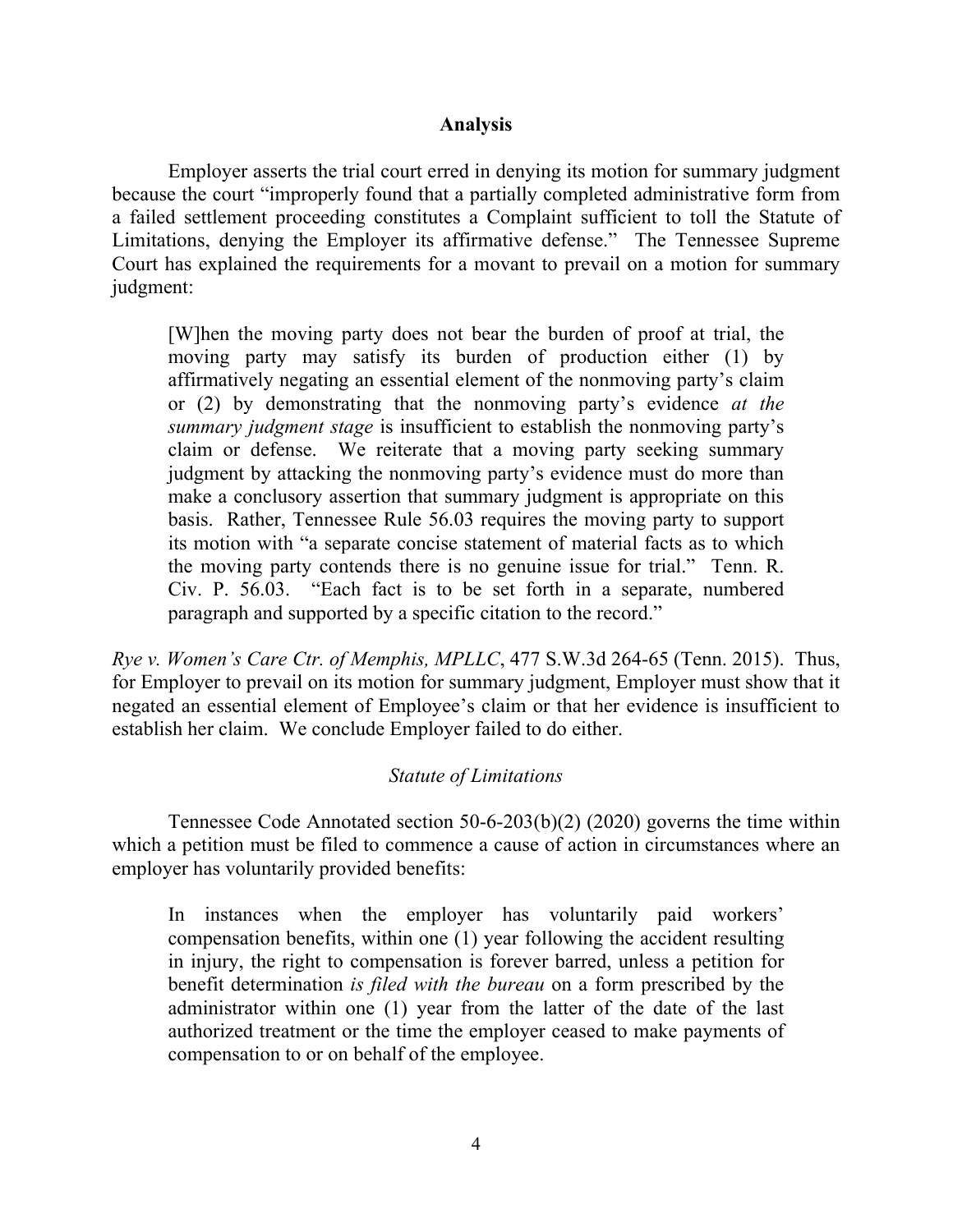(Emphasis added.) Here, it is undisputed that Employer last made a payment of benefits on April 19, 2019. Thus, for a petition to be timely, it must have been filed prior to April 19, 2020. It is also undisputed that a petition for benefit determination for settlement approval only, signed by counsel for Employer, was stamped "FILED" by the Tennessee Court of Workers' Compensation Claims on September 6, 2019, which was within the timeframe contemplated by section 50-6-20[3](#page-4-0)(b)(2).<sup>3</sup> However, for Employee's cause of action to survive, we must determine whether the September 6, 2019 petition was sufficient to toll the statute of limitations.

### *Effect of September 6, 2019 PBD Filing*

In its brief on appeal, Employer contends the Bureau and the Court of Workers' Compensation Claims "clearly and **intentionally** distinguish between a [petition for benefit determination] form and a [petition for benefit determination] for Settlement Approval Only form," and that "[o]nly a [petition for benefit determination] form is legally sufficient to initiate a claim for workers' compensation benefits." Employer notes that the petitions have different names, look different, serve different purposes, and are referenced in different sections of the rules.

The rules and regulations applicable to the Tennessee Court of Workers' Compensation Claims define a "petition for benefit determination" as a "written request for the bureau to assist in the resolution of disputed issues in a claim." Tenn. Comp. R. & Regs. 0800-02-21-.02(21) (2019). This rule further provides that "[a]ny party may file a petition for benefit determination on a form approved by the administrator at any time after a dispute arises in a claim." *Id.* Although the Bureau has two distinct petition for benefit determination forms, the trial court stated that "[b]oth forms are petitions for benefit determination that were prescribed by the administrator, and nothing in the statute differentiates between the two." We agree and note that Employer has provided no legal authority in support of its assertion that only one of the petition for benefit determination forms is sufficient to satisfy the statute of limitations.

Employer also contends the September 6, 2019 petition "does not meet all of the criteria necessary to comprise a complaint in Tennessee." In making this assertion, Employer references our opinion in *Vickers v. Amazon*, No. 2018-06-0149, 2019 TN Wrk. Comp. App. Bd. LEXIS 52, at \*7-8, (Tenn. Workers' Comp. App. Bd. Aug. 20, 2019), in which we described a petition for benefit determination as "the Bureau's general equivalent of a complaint as contemplated in the Tennessee Rules of Civil

<span id="page-4-0"></span><sup>&</sup>lt;sup>3</sup> In its brief on appeal, Employer incorrectly asserts that "[a]n *employee* must file a PBD form in order to initiate a claim for workers' compensation benefits." (Emphasis added.) Tennessee Code Annotated section 50-6-203(b) does not specify that the employee must file the petition. Moreover, Tenn. Comp. R. & Regs*.* 0800-02-21-.10 provides that "any party" may file a petition for benefit determination on a form approved by the administrator at any time after a dispute arises in a claim. Here, the record reflects that Employer signed and filed the petition.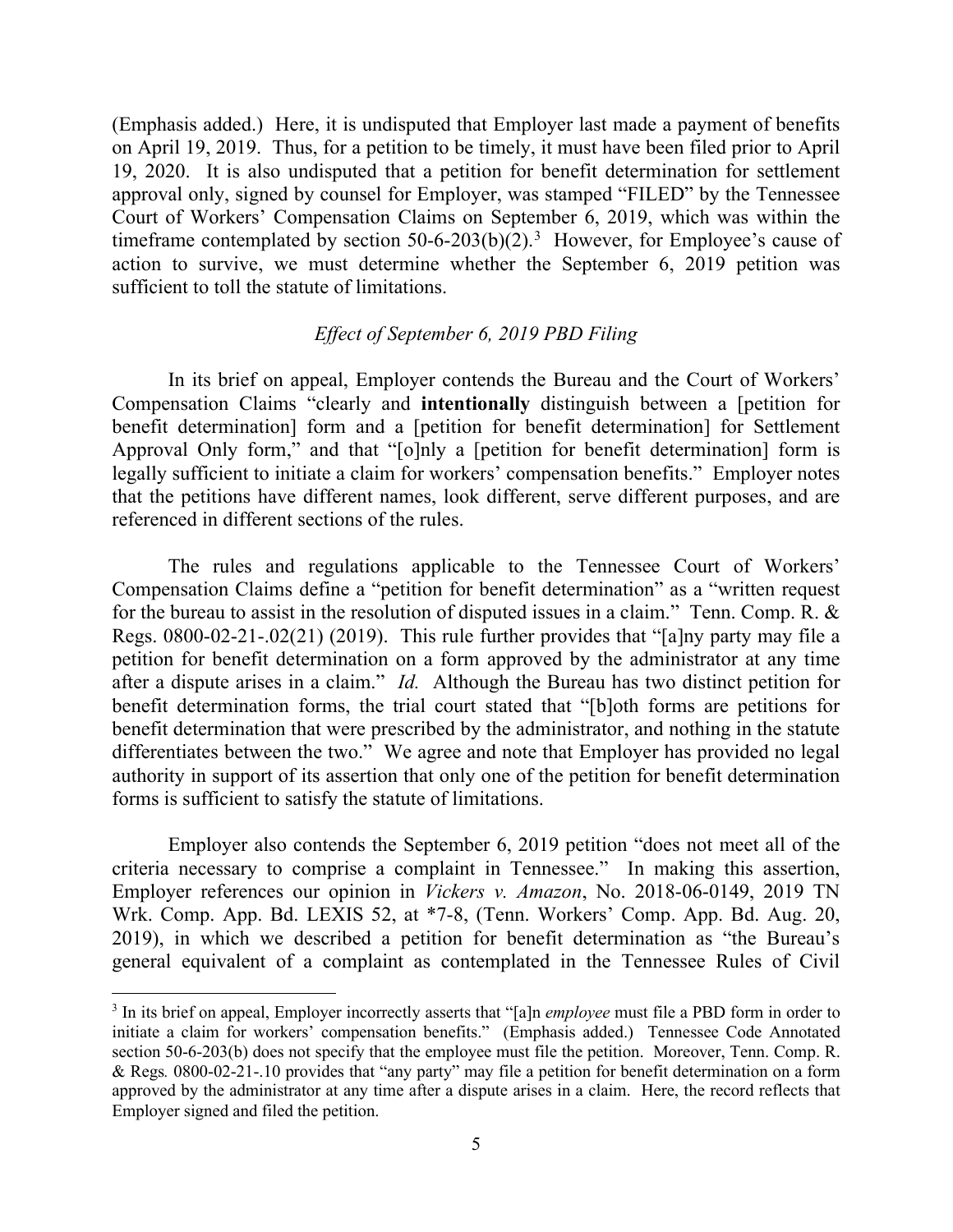Procedure." Employer argues that in order to make a claim for relief, a complaint must follow certain rules of pleading as set forth in the Tennessee Rules of Civil Procedure. However, in *Vickers*, the correlation we made between a petition for benefit determination and a complaint pertained to the *function* of a petition or complaint, not its *form*. As we explained in a previous case:

We have noted that a petition for benefit determination is the general equivalent of a complaint *because it initiates the process for resolving disputes whether or not benefits have been paid*. *See Duck v. Cox Oil Co.*, No. 2015-07-0089, 2016 Wrk. Comp. App. Bd. LEXIS 2 (Tenn. Workers' Comp. App. Bd. Jan. 21, 2016); see also Black's Law Dictionary (6th ed. 1990) (defining a "complaint" as "the original or initial pleading by which an action is commenced" and a "petition" as "a formal written application to a court requesting judicial action on a certain matter.").

*Valladares v. Transco Prods., Inc*., No 2015-01-0117 & 0118, 2016 TN Wrk. Comp. App. Bd. LEXIS 31, at \*17-18 (Tenn. Workers' Comp. App. Bd. July 27, 2016) (emphasis added).

Moreover, the plain language of section 50-6-203(b) requires only that the petition for benefit determination be filed with the Bureau on a form prescribed by the Administrator. As we have observed, "[o]nce a petition for benefit determination has been filed, there are only four possible resolutions of the petition in the Court of Workers' Compensation Claims: adjudication by a judge; settlement of the claim approved by a judge; a nonsuit or voluntary dismissal of the claim; or involuntary dismissal of the claim." *Taylor v. Am. Tire Distributors*, No. 2015-06-0361, 2017 TN Wrk. Comp. App. Bd. LEXIS 48, at \*5-6 (Tenn. Workers' Comp. App. Bd. Aug. 15, 2017). After the filing of the petition for settlement approval, none of these four actions occurred.<sup>[4](#page-5-0)</sup> We conclude the filing of the September 6, 2019 petition was sufficient to toll the applicable limitations period.

Finally, Employer asserts it did not intend to file a petition when it submitted its September 6, 2019 petition for benefit determination along with proposed settlement documents but simply "lodged proposed settlement documents with the Memphis Bureau office for review by the Trial Court." The rules and regulations applicable to the Tennessee Court of Workers' Compensation Claims define the word "filed" as follows:

For purposes of this chapter, a document is considered filed: (a) on the date and time received by the clerk if hand-delivered to any bureau office during normal business hours; (b) on the date posted to the clerk if sent by U.S.

<span id="page-5-0"></span><sup>&</sup>lt;sup>4</sup> We note that nothing prevented Employer from filing a notice of voluntary dismissal of its petition after the trial court declined to approve the settlement pursuant to Tenn. Comp. R. & Regs. 0800-02-21-.24.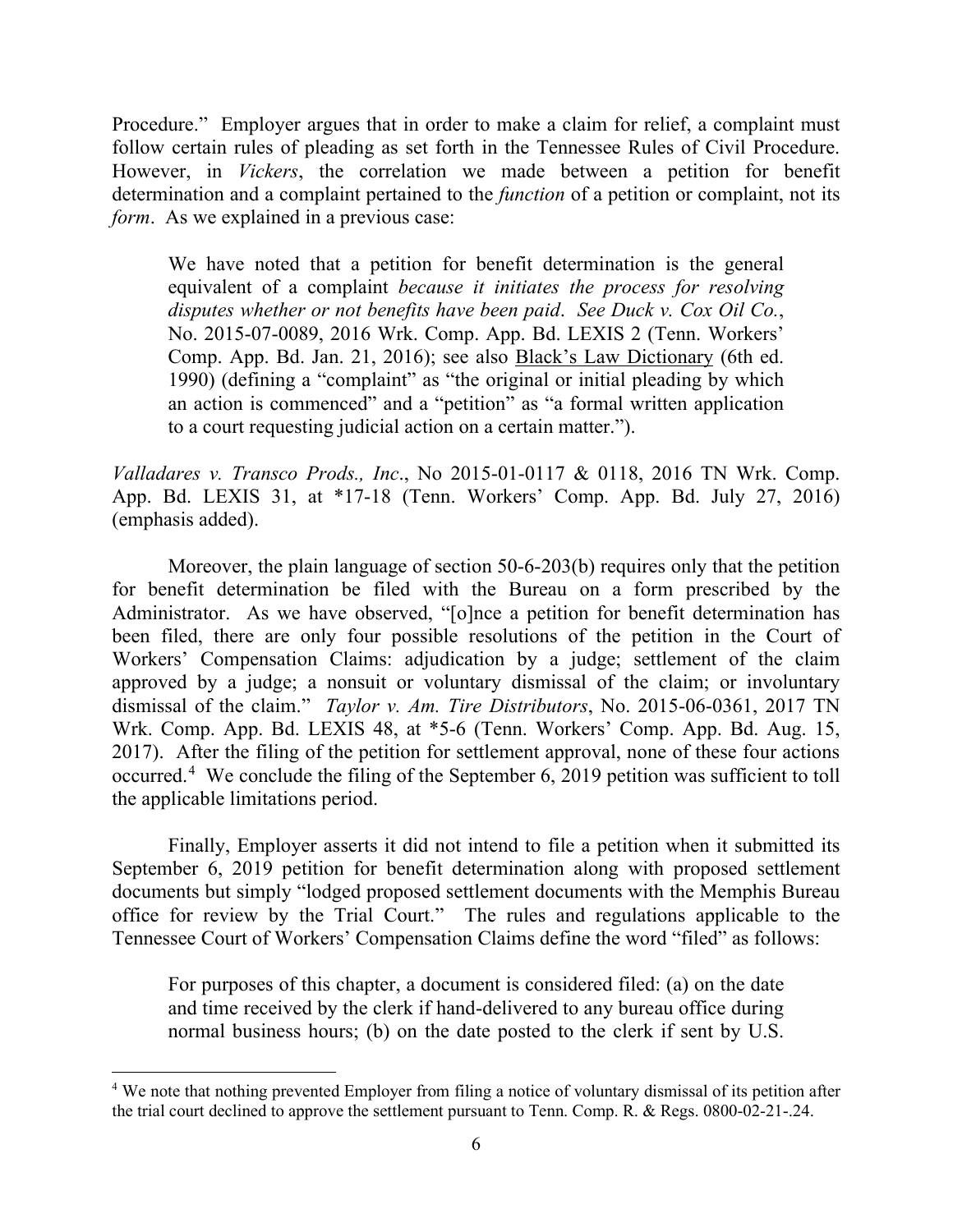certified or registered mail, return receipt requested, or its equivalent; (c) on the date the document reaches the clerk if transmitted by first-class mail, facsimile, or by electronic transmission approved by the bureau; or (d) on the date and time filed in TNComp.

Tenn. Comp. R. & Regs. 0800-02-21-.02(16) (2019).

It is undisputed that a petition, signed by Employer, was stamped "FILED" by the Court of Workers' Compensation Claims on September 6, 2019. Employer has submitted no affidavits or other proof to show the petition for benefit determination was not filed in accordance with this rule. Thus, we find no merit in Employer's insistence that the petition was not filed.

#### **Conclusion**

Because we conclude the September 6, 2019 petition for benefit determination for settlement approval was filed and was sufficient to toll Employee's statute of limitations, we conclude Employer failed to negate an essential element of Employee's claim or to demonstrate that Employee's evidence was insufficient as a matter of law. We affirm the decision of the trial court and remand the case. Costs on appeal are taxed to Employer.